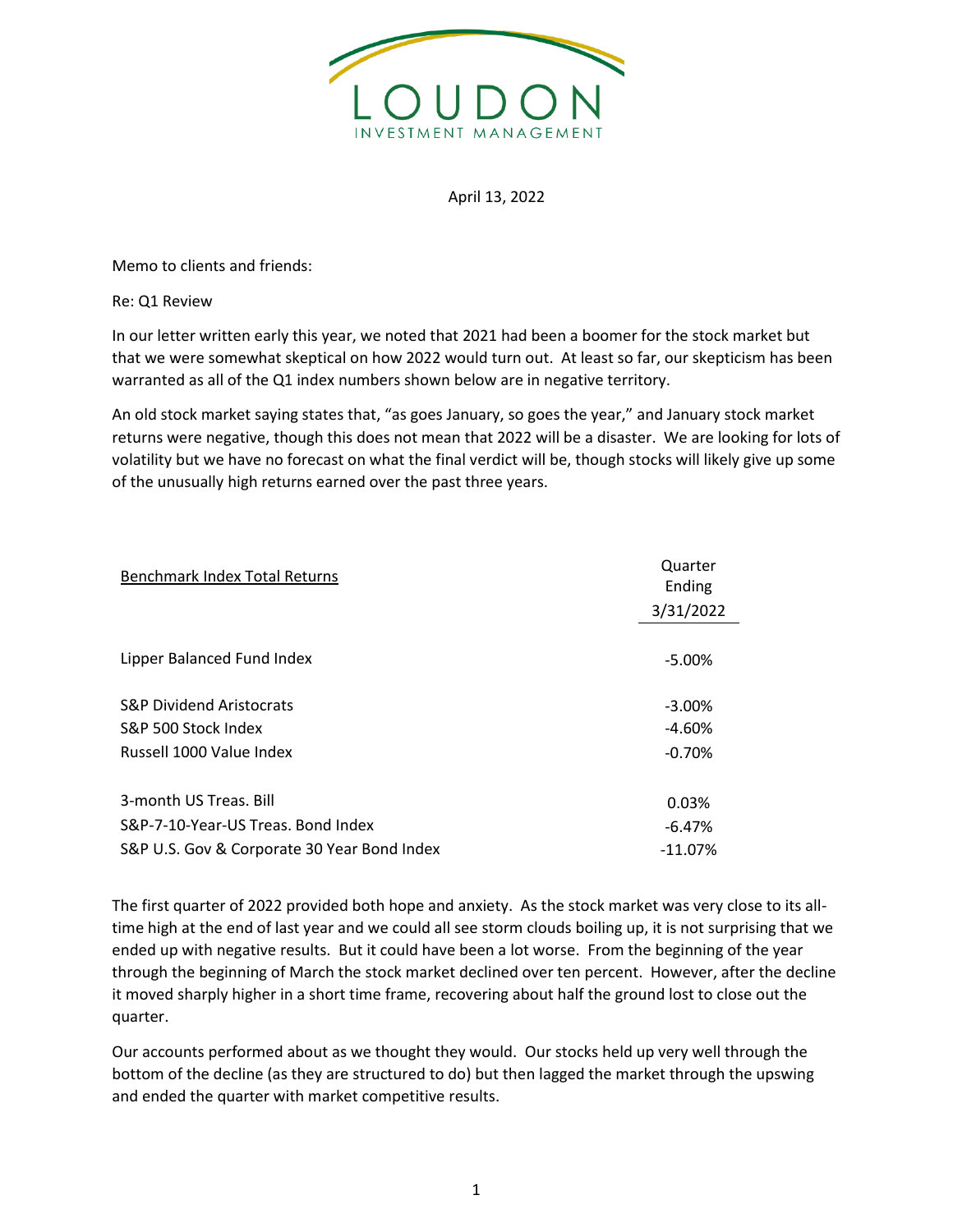

Looking ahead through the balance of the year, we fully expect periods of negative returns. However, as you all know, we invest for the long-term and think in terms of three to five years as a reasonable holding period to judge how we are doing relative to your specific needs and objectives. This includes not just performance but also dealing with changes along the way – making sure cash is available when required and capital gains subject to tax are only realized when we have something better to buy on an after-tax basis. As time passes and expectations and needs change, we fully expect that your portfolio will also need to change.

From a long-term perspective, declining markets often provide considerable opportunity for improving portfolio holdings and structure with a reduced tax impact. Volatility may make us nervous and uncomfortable but it often leads to price distortions in both directions facilitating the ability to "buy low and sell high".

The economic picture through the rest of this year and into next, doesn't look great. We all know that the inflation rate has risen dramatically and that the Federal Reserve Bank has begun to take steps to bring it under control. Interest rates are now rising and likely to continue to do so at least through the end of this year. And wages, though also rising, have not kept up with inflation, meaning that many are losing ground in terms of what a dollar will buy.

Ever since the end of the credit crisis back in 2008-2009, the Fed has been buying in treasury and mortgage-backed securities. These are paid for by simply crediting the seller (mostly banks and brokers) with the amount due. This is the modern equivalent of "printing money". This was warranted after 2008-2009 mortgage crisis and again as COVID appeared, forcing a near shut down of much economic activity. Under those conditions, the last thing the economy needed was tight money so the spigot was turned on high to be sure plenty of money was available to both facilitate recovery but also to fund the various COVID stimulus programs created by Congress and the administration. But, in our view, the last stimulus package and its funding by the Fed were both unnecessary.

Even before the last stimulus a year ago, it was becoming clear that the economy was recovering from the COVID shutdowns but the money spigot remained wide open. As inflation began to rise it was said to be "transitory" due to the difficulties caused by COVID of getting goods delivered from overseas and to stores (so-called supply chain disruptions). But inflation has almost never been transitory in the sense that it eventually just goes away. Action must be taken and inflation is almost always "sticky" because higher priced raw materials and other inputs tend to work their way through everything we produce and sell. This can create an inflationary feedback loop that circles around and around within the economy.

Because it got out of hand, the Fed now has no choice but to slow things down to the point that demand comes back in line with available supply to break the inflationary spiral. Just as the Fed added dollars to the economy through quantitative easing (buying securities to create more money) it now needs to sell those same securities to pull money back from the economy. Less money leads to higher interest rates.

This is further pushed along by declaring that the "Federal funds rate" will be increasing. The Federal funds rate is the interest rate the Fed and commercial banks charge each other as those institutions short of funds on a given day borrow from those with a surplus. In either case, higher interest rates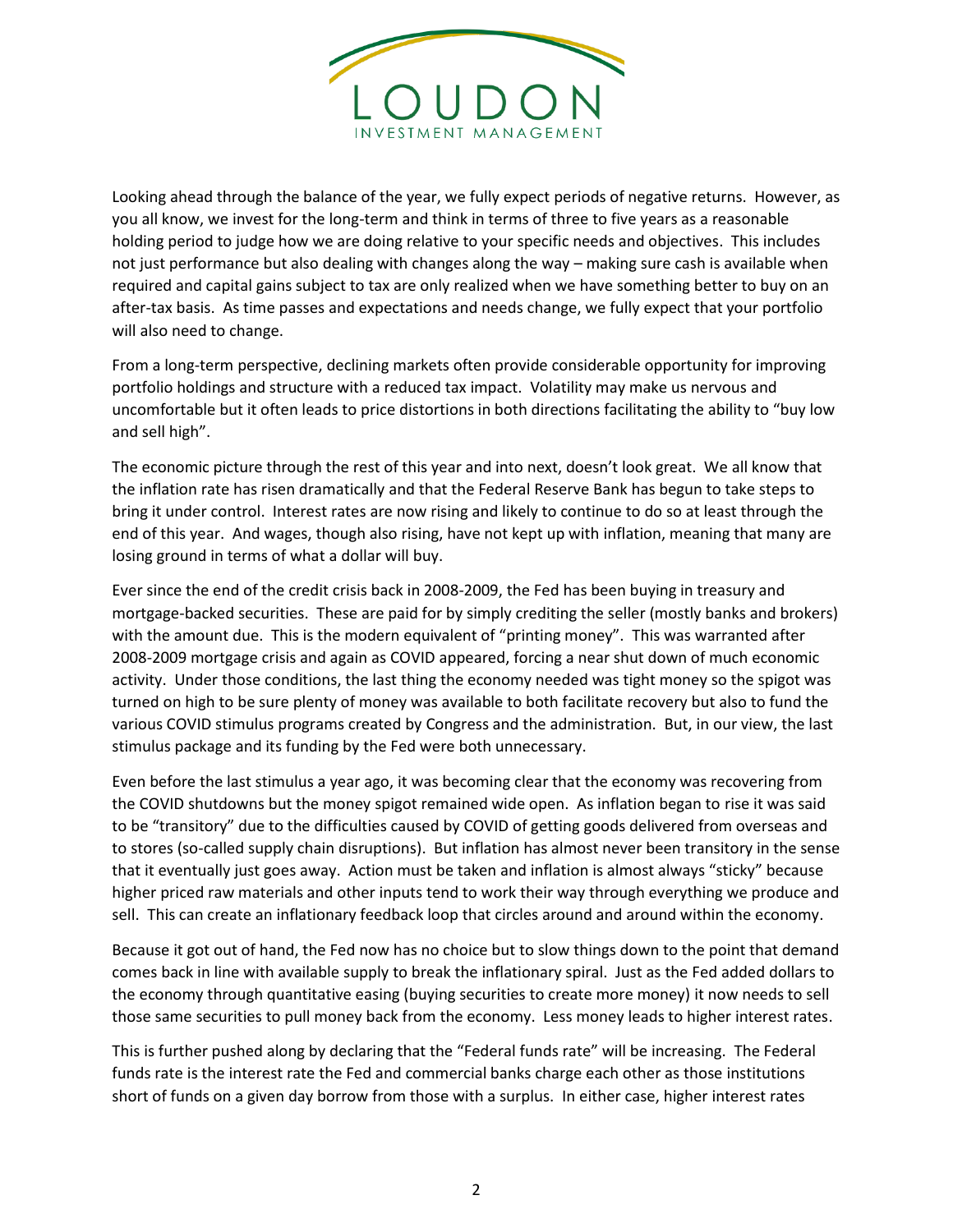

mean higher costs to finance both consumer goods (like autos) and business expansion. The ultimate result is slower growth.

The problem this creates, is that it is almost impossible for the Fed to get it just right as they go through this process. Tighter monetary policy acts only with a considerable lag in the time it takes to work its way through the economy. The result of this it that there is no quick fix to inflation and the Fed usually overshoots when tightening creating a recession with all that portends on its own.

While COVID and the reactions of both the Federal government (overdoing the stimulus packages) and the Federal Reserve (creating too much money through easy credit) were the main causes of the inflation we are now experiencing, there are always other factors as well. At the top of everyone's list today is the war in Ukraine. The human tragedy aside, defense spending on wars always complicates things. On one hand, it is stimulative as the defense goods used need to be replaced and that is good for many manufacturers. However, wars are also hugely disruptive to international trade, creating more friction within many of the non-U.S. economies that, today, are already under pressure as, like us they are also just starting to recover from COVID which caused similar inflationary pressures.

In addition, China has declared a zero tolerance for the newest strain of COVID and that has resulted in many shutdowns there that are still going on. That will further exacerbate the supply chain problems and resultant shortages that we all have been reading about.

So, what do we do about portfolio investments? The answer is that, while we are not cavalier about recession and the potential for a real bear market, we believe we are in reasonably good shape to weather whatever storm may appear. As mentioned above, our portfolios held up very well in the January/February decline earlier this year and we would expect the same result if the market should decline further as a result of a real recession. And given our long-term investment holding periods we would fully expect our portfolios to be worth more five years from now in comparison with today. Corporate dividends and earnings will be higher as recession fades and, once again, the end of the financial world will not occur, though many will probably call for it before we get to the other side of whatever happens next.

## **Top 20 Holdings**

This quarter saw a much wider range of returns among our top holdings than we have seen in a while, giving rise once again to the phrase, "It is a market of stocks, not a stock market." Especially when the market is trending lower, individual stocks do not necessarily move up or down at the same pace as the market and some winners are easily found.

For the first three months of the year agricultural commodities trading company *Archer-Daniels-Midland* led the group, returning nearly 35% for the quarter alone. Year over year it is up 65%. The company started out strong due to inflation concerns, and it ended strong as the Russia-Ukraine conflict raised grain prices, pushing earnings higher. Biopharmaceutical company *AbbVie* and energy pipeline *Enterprise Products Partners* also had a very strong quarter, each returning over 20%.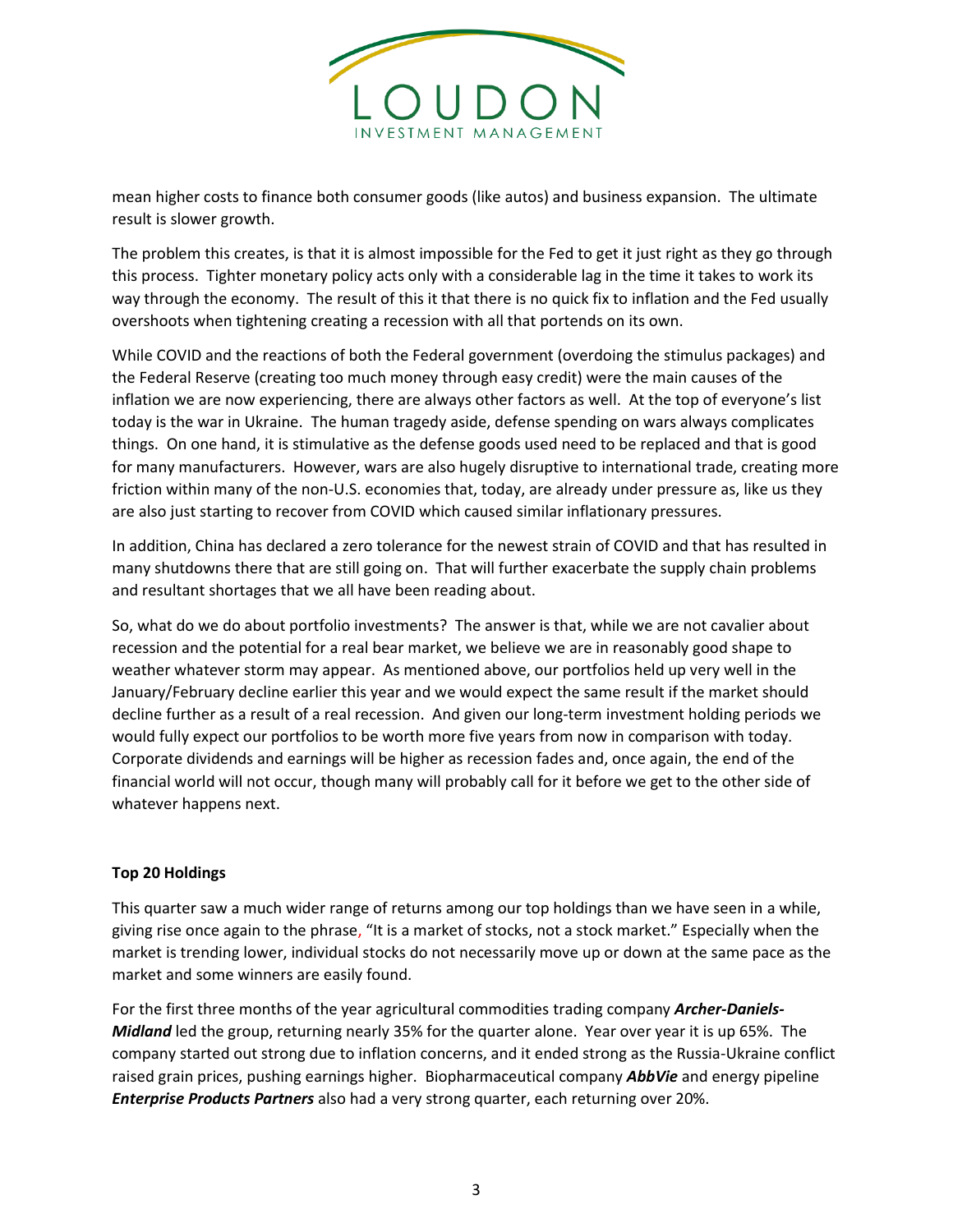

On the other end of the spectrum a few of last year's winners took a breather over the last few months. Retailer *Lowes* was our worst performer, down just over 20% from its phenomenal highs. There doesn't seem to be anything "wrong" with the company. Sales and guidance were both better than expected, so it looks like investors have been taking profits and locking in last year's gains of over 60%. Semiconductor maker *Qualcomm* and industrial products and equipment maker *Illinois Toolworks* were our other worst performers, each down 14-15% for the quarter. Fundamentally these companies remain strong, and we intend to continue to hold them (and will add to them if the price is right).

This quarter saw more turnover in our Top 20 Holdings than we have seen in a while. Our current top 20 holdings are as follows:

| AbbVie Inc.                       | <b>Fastenal Company</b>           |
|-----------------------------------|-----------------------------------|
| Ameriprise Financial              | Illinois Tool Works Inc.          |
| Amgen Inc.                        | Leggett & Platt, Inc,             |
| Archer Daniels Midland            | Lowe's Companies, Inc.            |
| Bank of New York Mellon Corp.     | Merck & Company, Inc.             |
| Cardinal Health Inc.              | <b>Microsoft Corporation</b>      |
| Caterpillar, Inc.                 | Polaris Industries Inc.           |
| Cisco Systems, Inc.               | Qualcomm Inc.                     |
| <b>Comcast Corporation</b>        | <b>SPDR Technology Sector ETF</b> |
| Enterprise Products Partners L.P. | United Parcel Service, Inc.       |

Pharmaceutical (and Covid vaccine maker) *Pfizer* was replaced by drug distributor *Cardinal Health* based on performance (Pfizer up so we sold some – Cardinal down so we bought some). We also began selling *Starbucks* and *3M* over the quarter. Most of the proceeds were used for purchases of *Comcast* and additions to *Leggett & Platt*.

*Starbucks* has been an incredible company which we first purchased in 2018 after a rapidly rising dividend put it on our radar screen. Until recently Starbucks had exceeded expectations, though recent events knocked the stock from its high and put it on our sell list. With Starbucks locations largely saturating the USA, much of the company's growth is coming from abroad and particularly from China. China's COVID policy has been responsible for shutting down stores, and we anticipate this will continue for some time. In addition, Starbucks employees have been making pushes to unionize across the U.S. with a NYC store the most recent. The result will probably be higher costs. Interestingly, Starbucks has

tended to have one of the better reputations in the retail/service sector for treating its employees well. With labor shortages occurring across the US in addition to ongoing inflation, we would not be surprised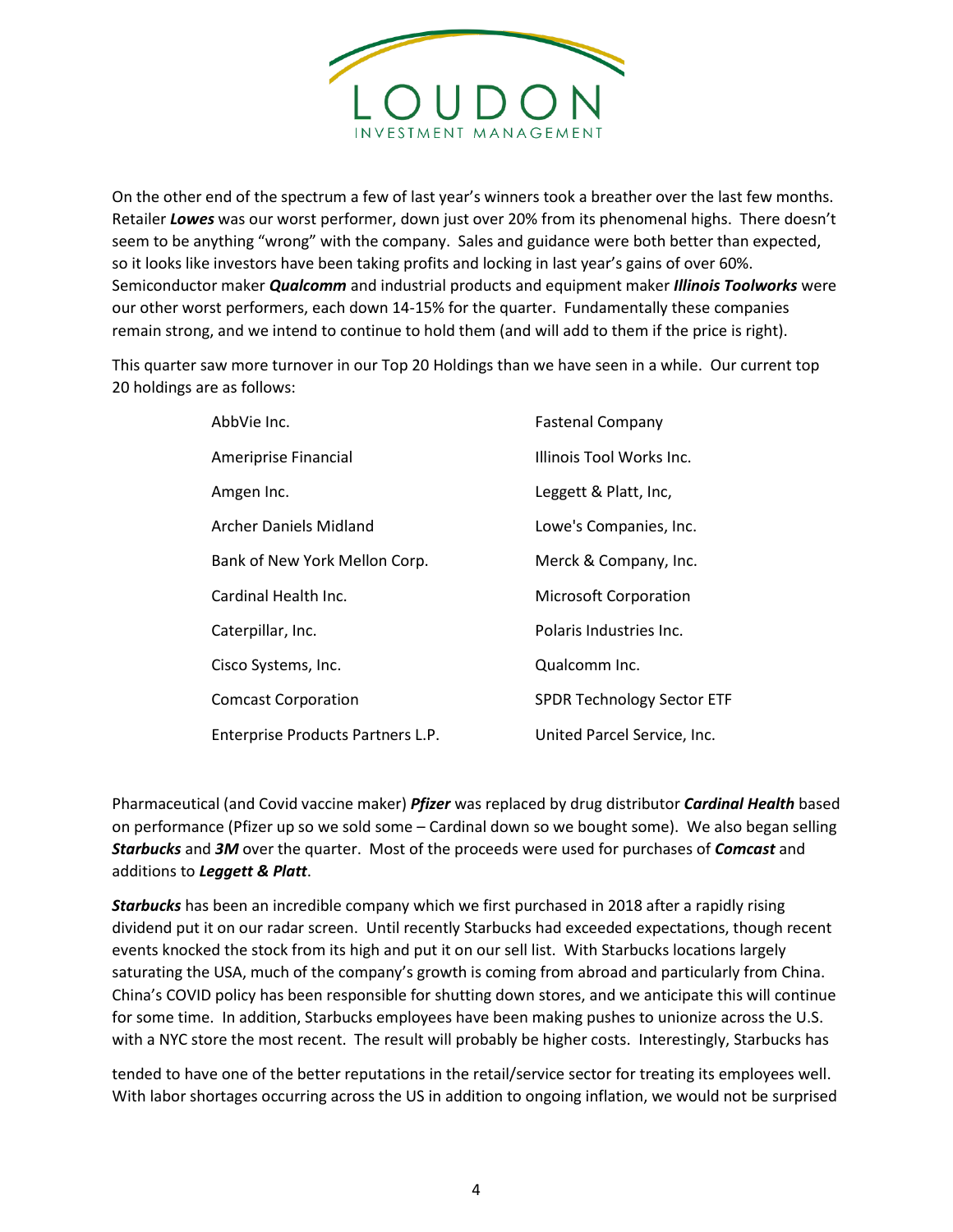

to see a push for unions across various sectors of the economy in coming years. After some debate we decided to largely lock in our gains from Starbucks and move on to another company.

**3M** has been a disappointing performer since we've held it. Sales for the fourth quarter were relatively flat, while costs are being pressured due to inflation, leading to somewhat disappointing results at a time when many other companies are breaking previous records. There were some very well-known risks swirling around 3M before we purchased shares, mainly litigation risk due to 3M's prior production of chemicals containing PFAS (per- and polyfluoroalkyl substances). These are sometimes referred to as "forever chemicals" due to their persistence in the environment. They can be found in a variety of substances from the foam used in fire extinguishers to the coatings for nonstick skillets. We believe the very widely publicized PFAS risks are likely overblown, which is why we originally purchased it. However, with the fundamentals looking a bit less bright we felt comfortable booking a small loss and moving on to higher quality companies without litigation issues.

On the buy side, *Comcast* is a new purchase for clients that we have not held in the past. Its Cable Communications segment (high speed internet, pay TV, and voice) makes up over half of revenues, with the rest coming from NBCUniversal (owns NBC and other networks, Universal Studios, Dreamworks, and Universal Studios theme parks) and British satellite tv broadcaster Sky. The stock price has not moved much over the past five years, while earnings, cash flow and dividends are all up substantially and in spite of a reputation for relatively poor cable service. With a dividend yield around 2.25% and a strong financial rating as well as rising earnings over the next several years, Comcast is a relatively stable company that we believe is worth considerably more that its current price.

*Leggett & Platt* is a company we have owned off and on over the last several years. The company primarily manufactures bedding products (foam, springs, adjustable beds), and it also makes furniture, flooring, textiles, and specialized products such as hydraulic cylinders. Recent declines in the stock price have put it on our radar once again, and we have been adding to our holdings. With a 4.75% dividend yield we are willing to be patient and give the stock price time to recover. Leggett & Platt has raised the dividend for 50 consecutive years, quite a feat for a relatively cyclical company and an indication of strong interest in shareholder value added. And although the businesses they are in do not appear to be very exciting, the company holds about 1500 patents on their manufacturing processes so they are a lot more sophisticated than would appear from just a glance at their end products.

Separate from our Top 20, we have received questions from a number of you about a litigation notice on Teva Pharmaceuticals, a company that we sold a number of years ago. They are a generic drug company that was caught up in the many lawsuits relating to the production or distribution of opioids. Many of these suits are now being settled and previous owners are being contacted relative to possible inclusion in the settlement class.

Our experience with these recoveries is that the process is onerous and long and generally results in a very small payout of cash to the former shareholders (The lawyers always do well). We do have the records necessary for those who want to respond but, personally, we have decided not to for our own portfolios. Should a settlement offer come up on other securities where the payout looks more lucrative, we will let you know.